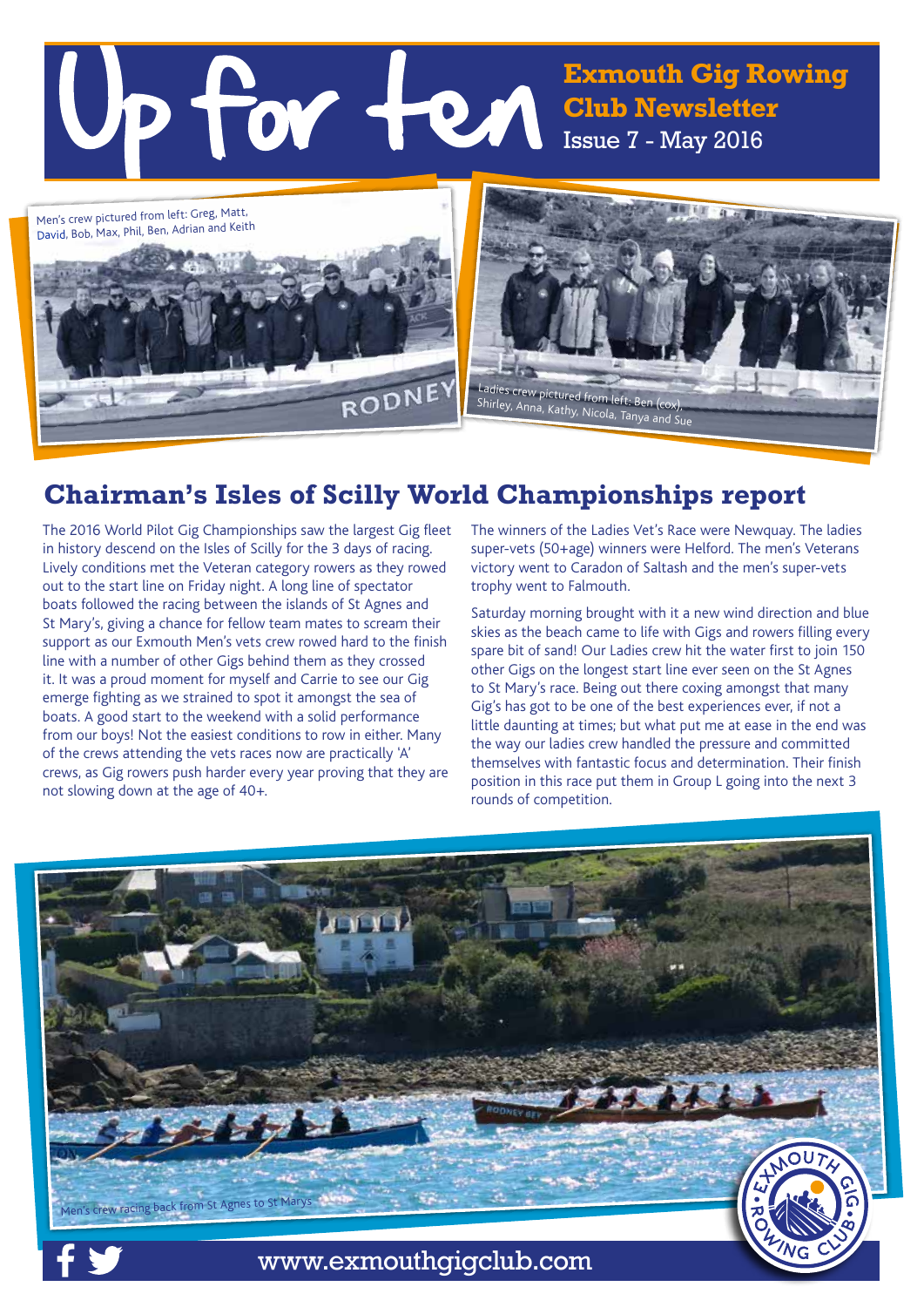The men were up next and their performance put them in Group K for the group races as we rowed against some of their regional rivals such as Sidmouth and Teignmouth, at times almost touching oars with both as we fought for clean water. No time for hanging around, the Ladies were straight back out on the water to compete on the second race course that is laid between the Island of Tresco and St Mary's quay giving the cheering crowd a great view of the action as the boats cross the line metres from the harbour wall. In this round, the Exmouth Ladies crew put in their best performance of the weekend gaining 7th place out of 12 Gigs in group L, with more experienced clubs behind them.



Sunday morning dished up more favourable sea conditions for round 3 and as the racing got underway, with the girls holding themselves in group L ready for the final with a solid performance leaving 5 gigs trailing them. The Exmouth Men had their best round yet in Group K, coming in 3rd behind Barnstaple and Hayle, pushing them all the way and keeping Exmouth in group K for the final.

The swell and wind were steadily increasing as the crews stroked out to the finals. Nerves steeled, the girls were well in the swing of things now and an excited crew rowed their first ever world championships final! The girls wrestled some choppy conditions to bag a 10th place out of 12 gigs, before celebrating their weekend's hard work in the renowned 'post race raft' where all the Gig's moor up in the harbour alongside each other, crack open the fizz and toast their epic weekend! Nestled between a Dutch and a West Cornwall crew the songs and the banter began as the winning Gigs crossed the line in group A, Caradon Gig Club taking the top honours in the Ladies category.







Last up were the Men to compete in the finals and repeat the same process as the Ladies. The Exmouth Men's crew were competing in group K which was a group higher than last year. They rowed hard to finish 7th out of 15 Gigs. During a celebratory drink, Exmouth Gig Club rowers toasted a great year at the event which gave all of our crews a real taste of competition and an appetite to make this a season to remember!

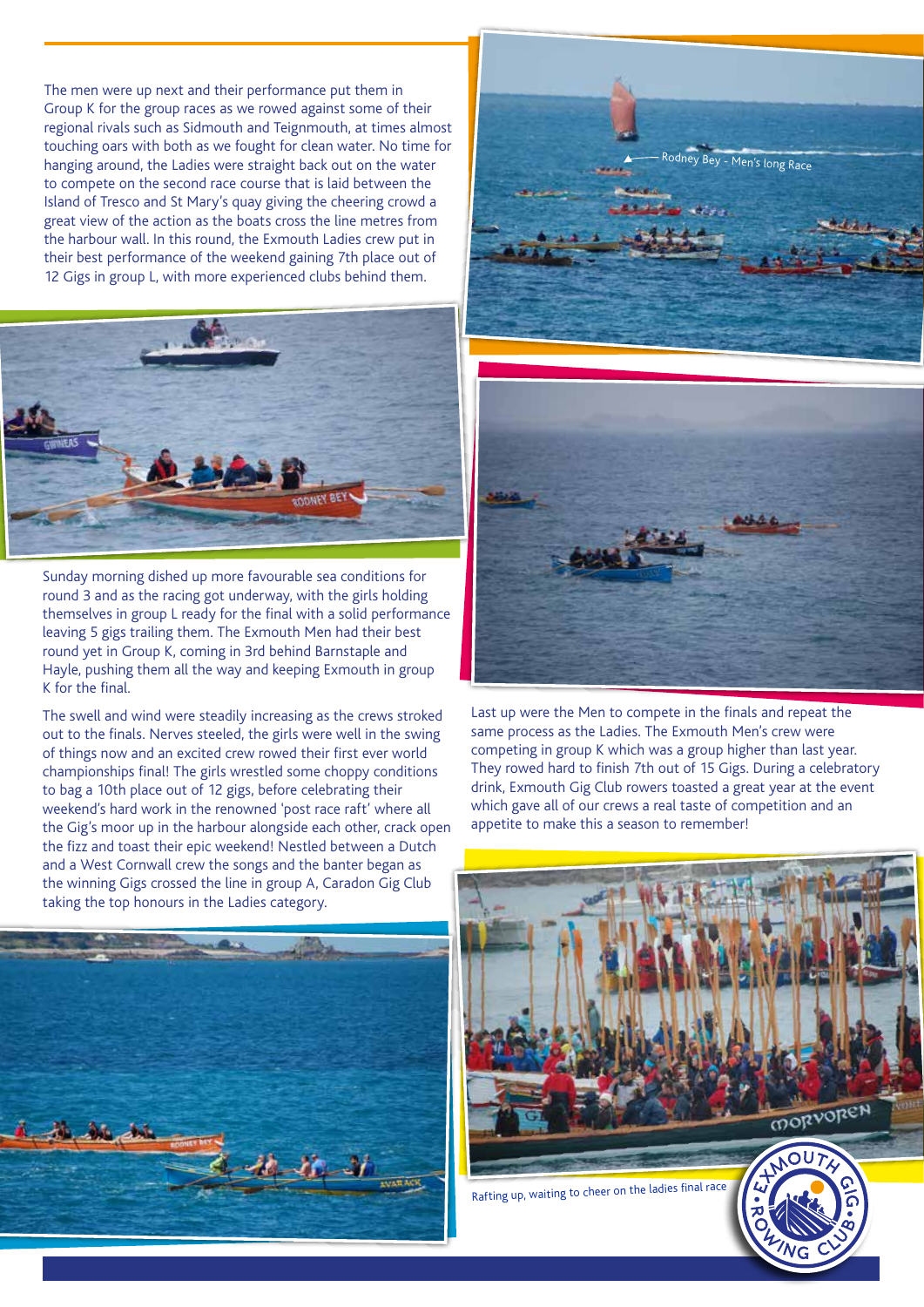# **Get to know your club member**



### **Name:** Greg Price – Committee member

#### **Who is the most famous person you have met?**

I used to be into my cricket as a boy and once attended a "coaching masterclass" from England cricketer Mike Gatting. Can't remember learning much to be honest, think he was better and drinking beer from the look of him. I also met Manchester United legend Roy Keane while shopping in Manchester. I was with Nicola and she is a massive fan so we got a picture with him. Considering his reputation as a "tuff guy" he was very small. Maybe a case of "little man syndrome"!

#### **What first attracted you to gig rowing?**

Since quitting football 6-7 years ago I'd been looking for something to keep me active so when Mark (you all know him as Max) mentioned someone was starting a new gig club I thought this sounds ideal. Learning about the boats and history of the sport has been great and it's given me a focus to train towards which I have missed.

#### **What is your favourite film?**

It's hard to narrow it down to 1 film as I love watching movies. I am a big fan of the Lord of the Rings and Hobbit trilogies. Also love Star Wars and all the Marvel and DC Comics films. Anything sci-fi, action adventure, superhero genre really. I'll go with the 1986 classic, Aliens as it's always been one of my faves.

#### **What is your favourite TV programme?**

This one's a bit easier and most of the stuff on TV these days is rubbish. Game of Thrones is pretty much the only thing I just have to watch every week. Great TV!!

### **Do you have any other hobbies apart from gig rowing?**

Well I am officially an AFOL (adult fan of Lego). Yes I know it's a bit sad but I love it. I focus on Star Wars Lego and have a significant collection (much to Nicolas dismay) which is growing. I have also just started to get involved in Lego investment. Do you know that Lego has been a better investment that gold in the last 4-5 years!!

#### **If a movie was made about your life, who would play you?**

I'd go with Tom Hiddleston I think. He's a top British actor and about the same age. He'd need to go on a strict training programme before filming started mind you. Cake and Gig Rowing would need to be incorporated daily.

### **More funding!**

It cannot be overstated that for us to grow and prosper as a club we need to attract funding from local and national sponsors as well as local and central grant providers, however what we have to offer the sponsor, over other clubs, is that, unlike them, we are very much a Community Club, as seen with the link in with the RNLI, the Carnival etc..

You can help by suggesting a company, or companies, that you believe might sponsor us, together with a contact name/s (If you have them) and whether you would like to make the initial introduction. This is by far our favoured approach, you can use your position/contacts and we can then back you up with the "financials". If, however, you feel that any potential sponsor might respond better to you "going alone" that's fine and we can furnish you with any facts/figures and information that you might need.

Before any approach is made, however, please contact us first. We are keeping a register of names of potential sponsors so that we do not duplicate effort or embarrass ourselves by approaching the same contact twice – or more!

We have sponsorship packages to target all sizes of business and budgets with an option for a bespoke package, where a company may want to purchase anything from an oar to a Gig! Please feel free to discuss with any of the committee members, we're open to all suggestions!

Email any ideas to **info@exmouthgigclub.com** and include business name/type, name of contact, whether you can help with the "introduction".



# **Baby Atkinson sweep stake!**

So, with the exciting news that there will be a new gig rower coming into the world shortly we though that as a club we could celebrate by having some fun and in the process do some good for Ben, Carrie and Baby Atkinson AND the club at the same time!

With the agreement of Ben and Carrie we will be holding a sweep stake.

There will be two parts to this… Firstly you can bet on the date/ time of the arrival and you can and have a go at guessing the weight.

Each attempt will cost you a £1. From the proceeds 1/3 will go to the winner, 1/3 to Ben and Carrie and 1/3 to the Club. (any remainder £1's to go to the Atkinson's.)

If you would like to have a go then please speak to Sophie who is running the book. You can also contact her at **sophs6767@yahoo.com** or **07460618818**

Good luck!